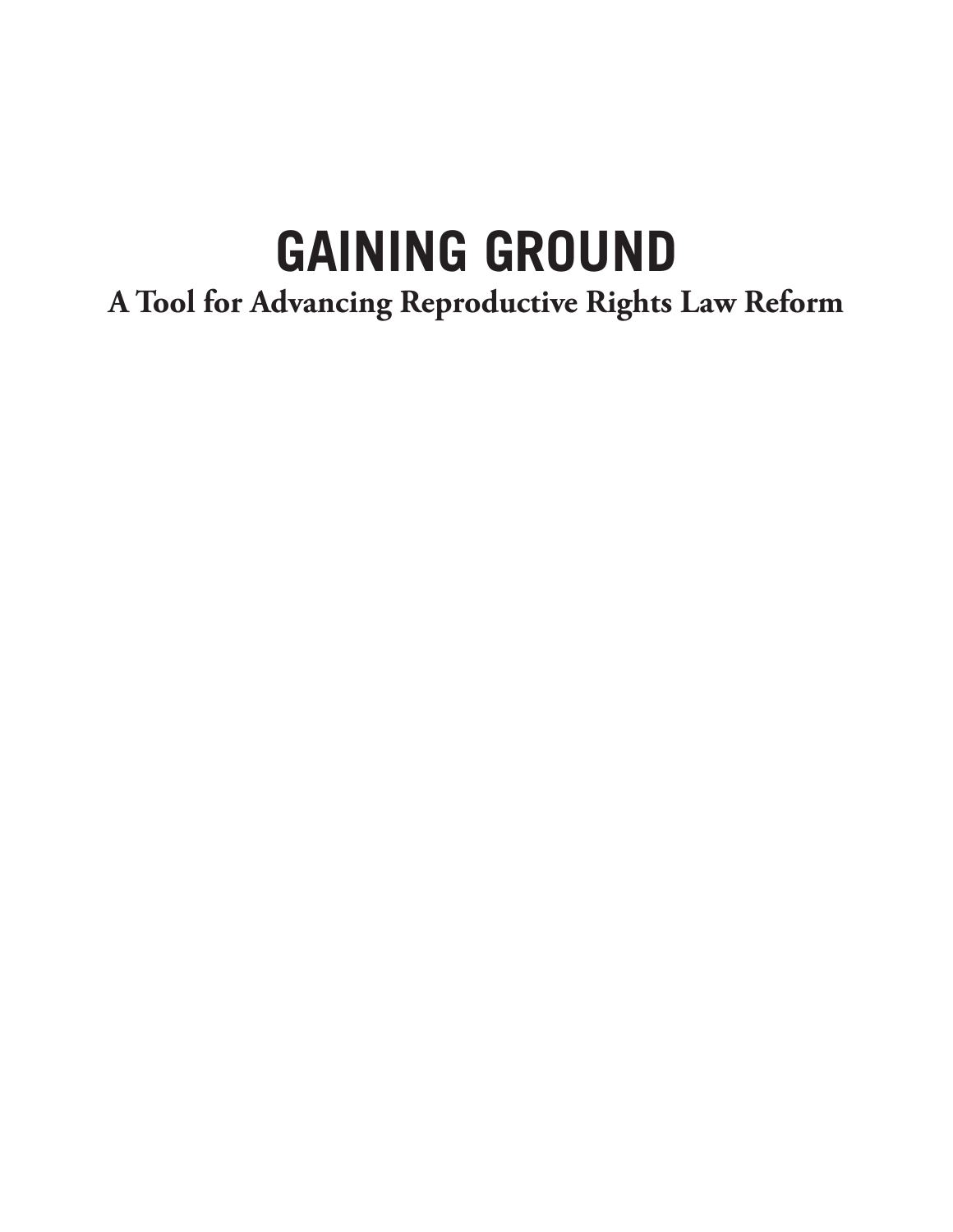© 2006 Center for Reproductive Rights Printed in the United States

Any part of this report may be copied, translated, or adapted with permission from the Center for Reproductive Rights, provided that the parts copied are distributed free or at cost (not for profit) and the Center for Reproductive Rights is acknowledged as the author. Any commercial reproduction requires prior written permission from the Center for Reproductive Rights. The Center for Reproductive Rights would appreciate receiving a copy of any materials in which information from this report is used.

ISBN: 1-890671-32-0 978-1-890671-32-7 Cover image: Jose Ortega

This report can be downloaded free of charge from www.reproductiverights.org. To purchase a hard copy, contact the Center for Reproductive Rights:

120 Wall Street, 14th Floor New York, NY 10005 United States Tel +1 917 637 3600 Fax +1 917 637 3666 publications@reprorights.org

The Center for Reproductive Rights is a nonprofit legal advocacy organization dedicated to promoting and defending women's reproductive rights worldwide. www.reproductiverights.org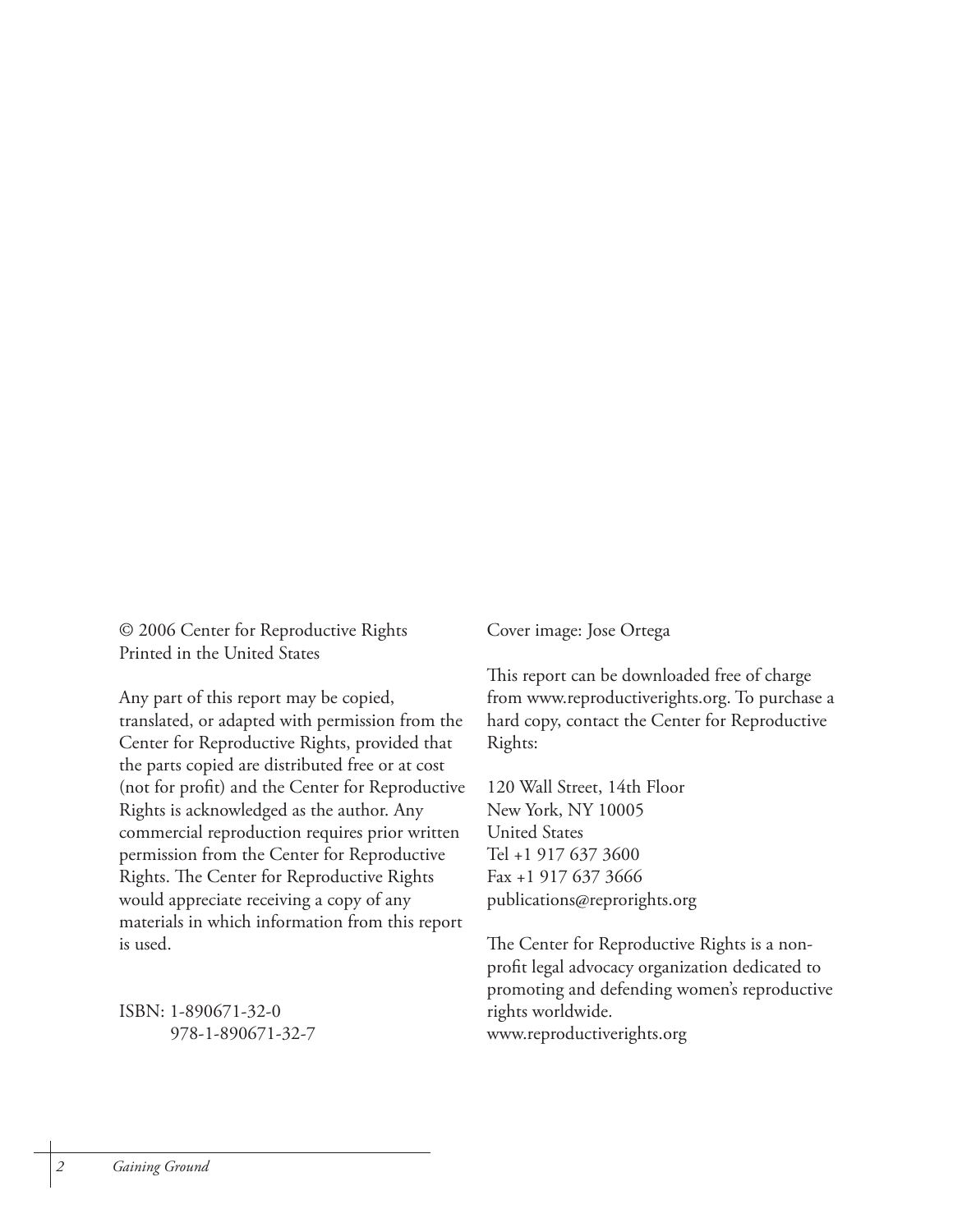## **TABLE OF CONTENTS**

| 3. How Can International and Regional Human Rights Treaties                |  |
|----------------------------------------------------------------------------|--|
|                                                                            |  |
| 4. The Role of National Laws and Policies in                               |  |
|                                                                            |  |
|                                                                            |  |
|                                                                            |  |
|                                                                            |  |
|                                                                            |  |
|                                                                            |  |
| 1. Access to Health Services Necessary for Safe Pregnancy and Childbirth28 |  |
|                                                                            |  |
|                                                                            |  |
|                                                                            |  |
|                                                                            |  |
|                                                                            |  |
| 3. Informed Consent and the Right to Freedom from                          |  |
|                                                                            |  |
|                                                                            |  |
|                                                                            |  |
|                                                                            |  |
|                                                                            |  |
|                                                                            |  |
| Chapter V: Harmful Practices—the Case of Female Genital Mutilation55       |  |
|                                                                            |  |
|                                                                            |  |
|                                                                            |  |
|                                                                            |  |
|                                                                            |  |
|                                                                            |  |
|                                                                            |  |
|                                                                            |  |
|                                                                            |  |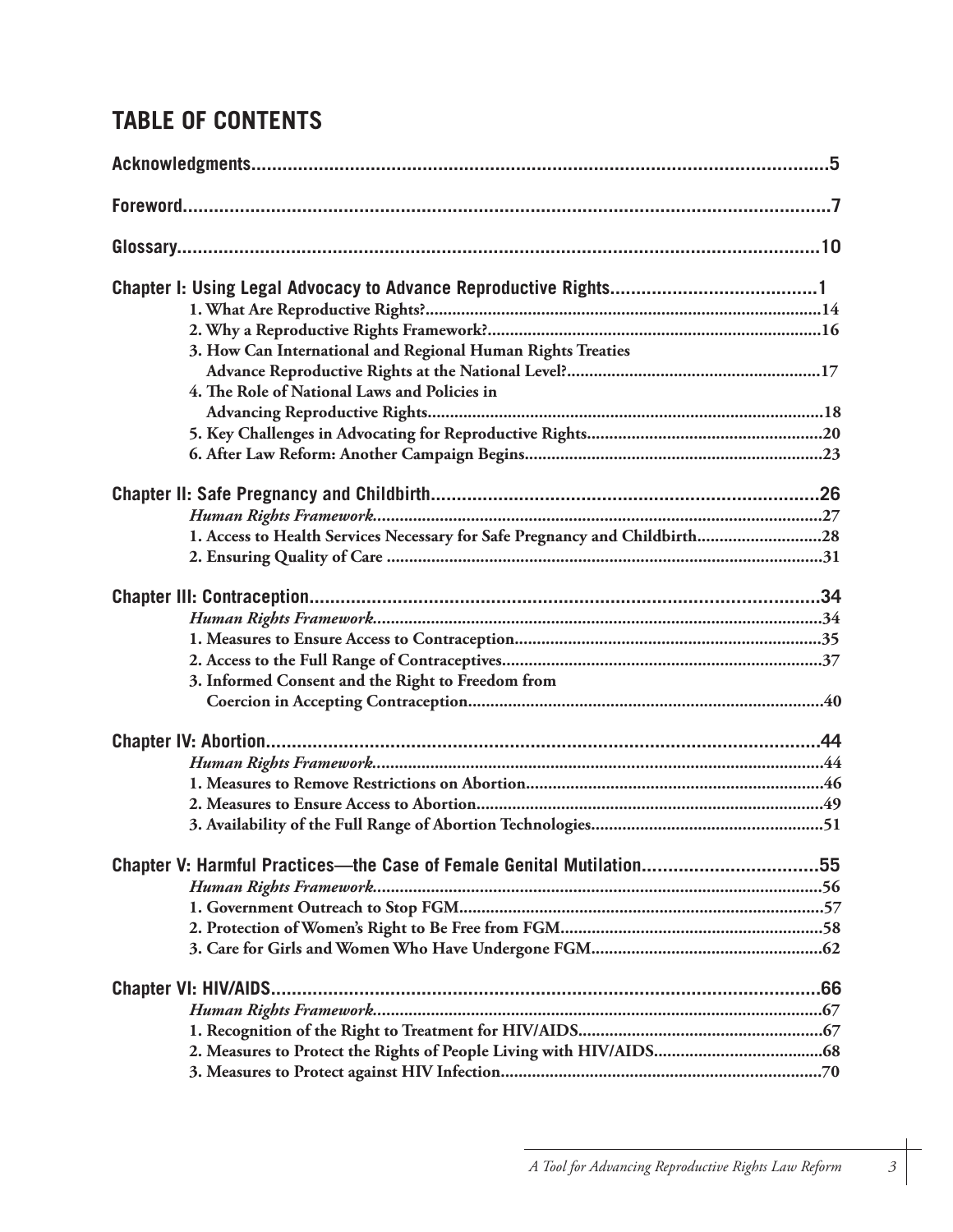| 2. Measures to Extend the Benefits of Marriage to De Facto Unions77<br>4. Equal Rights within Marriage, Including Property Ownership and Inheritance79<br>1. Recognition of a Governmental Duty to Prevent Violence within the Family 85<br>1. Legal Recognition of the Right to Determine the Number<br>1. Measures to Ensure Access to Reproductive Health Information and Education100<br>3. Measures to Protect Adolescents from Violence and Discrimination104 |  |
|---------------------------------------------------------------------------------------------------------------------------------------------------------------------------------------------------------------------------------------------------------------------------------------------------------------------------------------------------------------------------------------------------------------------------------------------------------------------|--|
|                                                                                                                                                                                                                                                                                                                                                                                                                                                                     |  |
|                                                                                                                                                                                                                                                                                                                                                                                                                                                                     |  |
|                                                                                                                                                                                                                                                                                                                                                                                                                                                                     |  |
|                                                                                                                                                                                                                                                                                                                                                                                                                                                                     |  |
|                                                                                                                                                                                                                                                                                                                                                                                                                                                                     |  |
|                                                                                                                                                                                                                                                                                                                                                                                                                                                                     |  |
|                                                                                                                                                                                                                                                                                                                                                                                                                                                                     |  |
|                                                                                                                                                                                                                                                                                                                                                                                                                                                                     |  |
|                                                                                                                                                                                                                                                                                                                                                                                                                                                                     |  |
|                                                                                                                                                                                                                                                                                                                                                                                                                                                                     |  |
|                                                                                                                                                                                                                                                                                                                                                                                                                                                                     |  |
|                                                                                                                                                                                                                                                                                                                                                                                                                                                                     |  |
|                                                                                                                                                                                                                                                                                                                                                                                                                                                                     |  |
|                                                                                                                                                                                                                                                                                                                                                                                                                                                                     |  |
|                                                                                                                                                                                                                                                                                                                                                                                                                                                                     |  |
|                                                                                                                                                                                                                                                                                                                                                                                                                                                                     |  |
|                                                                                                                                                                                                                                                                                                                                                                                                                                                                     |  |
|                                                                                                                                                                                                                                                                                                                                                                                                                                                                     |  |
|                                                                                                                                                                                                                                                                                                                                                                                                                                                                     |  |
|                                                                                                                                                                                                                                                                                                                                                                                                                                                                     |  |
|                                                                                                                                                                                                                                                                                                                                                                                                                                                                     |  |
|                                                                                                                                                                                                                                                                                                                                                                                                                                                                     |  |
|                                                                                                                                                                                                                                                                                                                                                                                                                                                                     |  |
|                                                                                                                                                                                                                                                                                                                                                                                                                                                                     |  |
|                                                                                                                                                                                                                                                                                                                                                                                                                                                                     |  |
|                                                                                                                                                                                                                                                                                                                                                                                                                                                                     |  |
|                                                                                                                                                                                                                                                                                                                                                                                                                                                                     |  |
|                                                                                                                                                                                                                                                                                                                                                                                                                                                                     |  |
|                                                                                                                                                                                                                                                                                                                                                                                                                                                                     |  |
|                                                                                                                                                                                                                                                                                                                                                                                                                                                                     |  |
|                                                                                                                                                                                                                                                                                                                                                                                                                                                                     |  |
|                                                                                                                                                                                                                                                                                                                                                                                                                                                                     |  |
|                                                                                                                                                                                                                                                                                                                                                                                                                                                                     |  |
|                                                                                                                                                                                                                                                                                                                                                                                                                                                                     |  |
|                                                                                                                                                                                                                                                                                                                                                                                                                                                                     |  |
|                                                                                                                                                                                                                                                                                                                                                                                                                                                                     |  |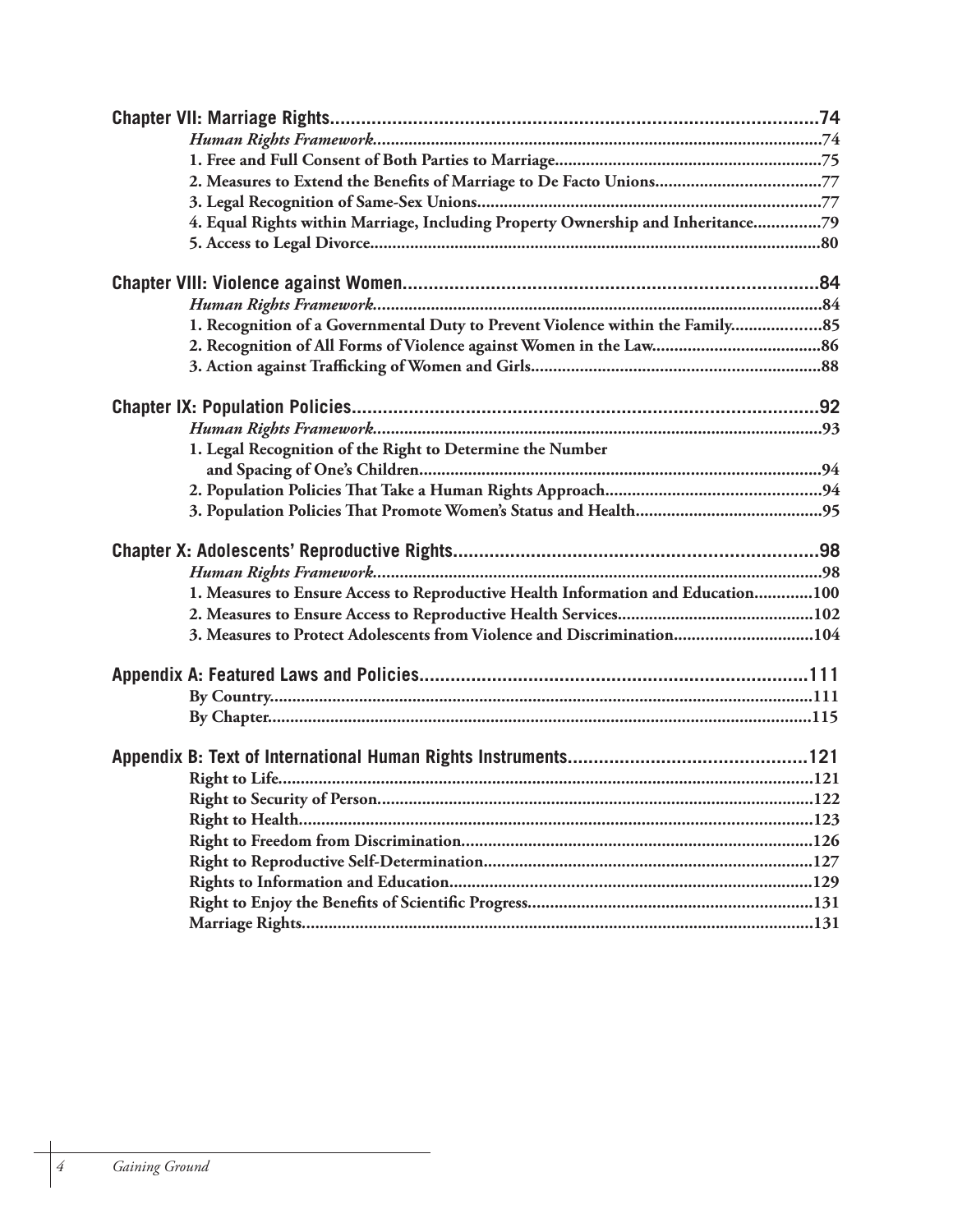#### **ACKNOWLEDGMENTS**

Several members of the International Legal Program of the Center for Reproductive Rights worked together to produce *Gaining Ground*. Laura Katzive, Deputy Director, oversaw the research, drafting, and editing of the text, as well as the processes of soliciting feedback and finalizing the report for publication. Elisa Slattery, Legal Adviser for Africa, drafted major portions of the text and coordinated much of the research and editing. Kerry McLean, International Legal Fellow, took part in the research, drafting, and editing of the publication and helped make revisions to incorporate feedback from reviewers. Morgan Stoffregen, International Program Associate, assisted with research and editing, and coordinated the production and publication process.

*Gaining Ground* benefited from the comments and input of Nancy Northup, President of the Center for Reproductive Rights; Luisa Cabal, Director of the International Legal Program; Lilian Sepúlveda, Legal Adviser for Latin America; Melissa Upreti, Legal Adviser for Asia; and Christina Zampas, Legal Adviser for Europe. Research and editing assistance was provided by Susannah Masur and Tori Okner, International Legal Assistants, and Rachel Gore, a former International Legal Assistant. Extensive research and drafting were also done by a number of interns with the Center's International Legal Program in 2004, 2005, and 2006: Elana Berger, Molly Chafetz, Vicky Chang, Jennifer Curran, Angelina Fischer, Rachel Krol, Susan Lazorchick, Hana Meadway, Larisa Mori, Jane Okpala, Joanna Pozen, Meghan Rhoad, Katherine Shulte, and Lea Son. Ellen Sweet, former Director of Communications, and Dara Mayers, Senior Writer and Editor, contributed to the initial planning and design of the publication. Shauna Cagan designed the cover and layout, and Lisa Remez copyedited the report.

The Center for Reproductive Rights is indebted to several individuals who provided invaluable feedback on an earlier version of this publication. The feedback was given during an expert meeting on reproductive rights law reform, held in Mexico City, April 26–27, 2006. The meeting, which was co-sponsored by the Center for Reproductive Rights and Grupo de Información en Reproducción Elegida (GIRE), brought together six experts on reproductive rights law reform from four regions: Vicky Claeys, Regional Director, International Planned Parenthood Federation (IPPF) European Network; Ana Cristina González Vélez, Consultant, Fundación Mexicana para la Salud; Joyce Majiwa, Council Member, International Federation of Women Lawyers Kenya Chapter (FIDA Kenya); Wanda Nowicka, President, Polish Federation for Women and Family Planning; María Luisa Sánchez Fuentes, Director, GIRE; and Anjana Suvarnananda, Advisory Group Member, Women's Health Advocacy Foundation in Thailand. At the meeting, the experts joined Center and GIRE staff and observers to discuss the needs of groups working to achieve legislative and regulatory change and to consider how *Gaining Ground* could best meet those needs. Following the consultation process, the text was extensively revised to respond to the experts' feedback.

Much of the information contained in *Gaining Ground* is drawn from publications produced by the Center from 1997 to 2005. These include several Center reports in a series entitled *Women of the World: Laws and Policies Affecting their Reproductive Lives*, which have covered six regions of the world: Anglophone Africa (1997 and 2001), Latin America and the Caribbean (1997 and 2000), Francophone Africa (1999), East Central Europe (2000), South Asia (2004) and East and Southeast Asia (2005). Information and analysis were also drawn from *Reproductive Rights 2000: Moving Forward* (2000) and the Center's briefing papers *Governments in Action* (2005) and *Rethinking Population Policies: A Reproductive Rights Framework* (2003).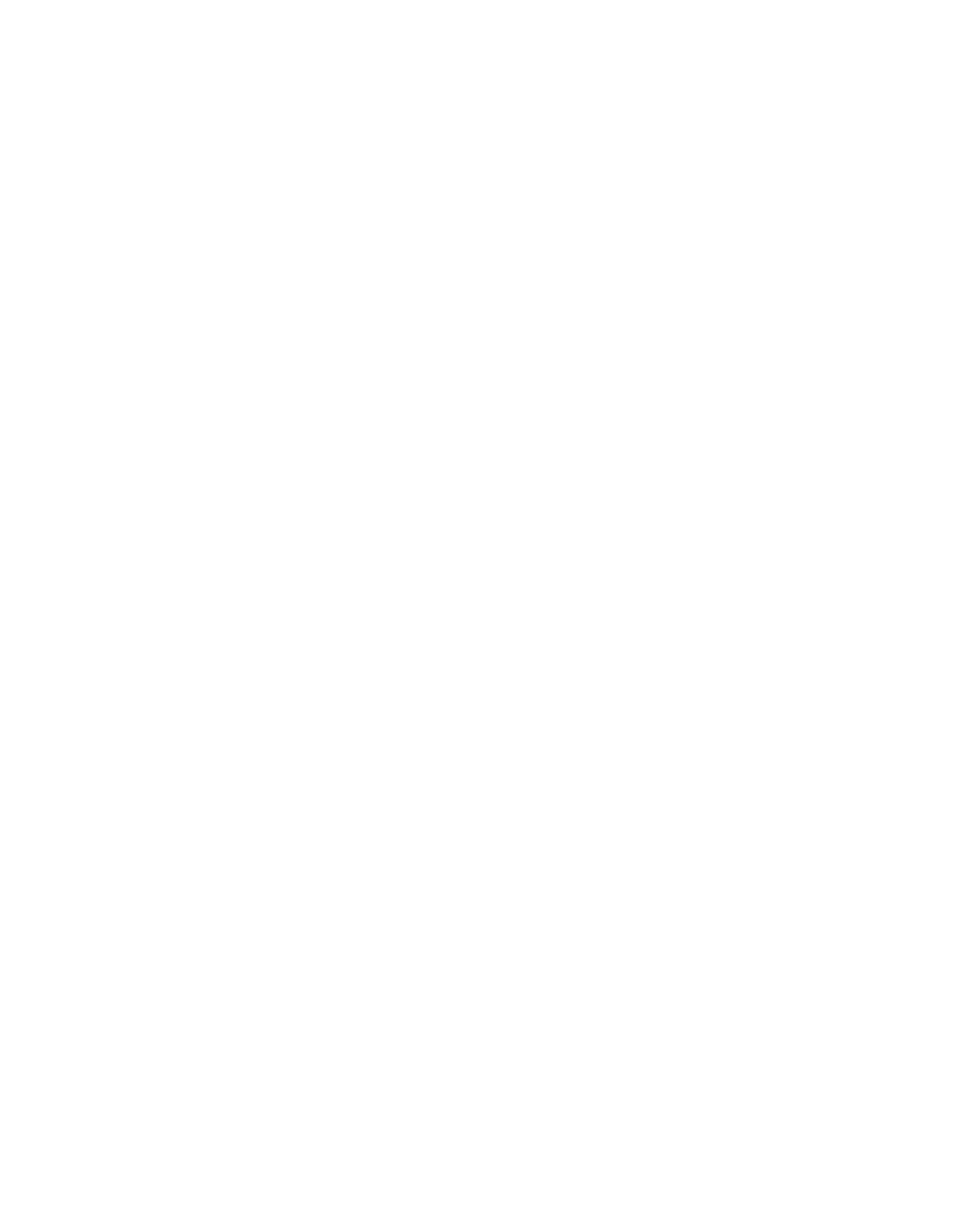#### **FOREWORD**

Women's equality and status in society are directly linked to their enjoyment of reproductive rights. Without the ability to make basic decisions about their bodies and lives, women cannot enjoy their rights to participate in educational institutions, the workplace, or the political sphere. At the same time, broad discrimination makes women vulnerable to violations of their reproductive rights. For example, many women lack the independence and resources to access health care and protect themselves from abuse at the hands of family and community members.

Legal reform is key to ensuring women's reproductive rights and their equality in society. Even when new laws are not perfectly implemented and enforced, changing the law is a significant step in improving women's status and enabling women to realize their rights. Not only can the reform of discriminatory laws foster societal recognition of women's basic human rights, law can create practical tools and mechanisms that enable women to enforce their rights.

*Gaining Ground* is a resource for advocates advancing law reform at the national level. It explores nine topics in reproductive rights law. Our purpose is to thematically analyze and organize advances in law reform from around the world so that they can be used to stimulate ideas for reform and assist advocates in assessing what can be realistically achieved in their own countries. We can all profit from each other's successes. Using human rights analysis, practical data, historical context, and examples of positive reform, *Gaining Ground* seeks to provide advocates with tools to advance reproductive rights at home.

#### **How to use Gaining Ground**

*Gaining Ground* is intended primarily as a tool for advocates involved in legal and policy reform in the area of reproductive rights. In the context of law reform, comparative legal and policy examples can serve a variety of functions. Where governments claim that promoting reproductive rights is not economically, culturally, or politically feasible, examples from other similarly situated countries can be used to counteract those assertions. Similarly, model laws and policies can suggest solutions and indicate trends toward government recognition and promotion of reproductive rights. While few national-level models can be transferred in their entirety to other national legal systems, the laws and policies collected in this publication, taken together, reflect key elements of reform that can be replicated in many legal contexts.

Advocates may also find *Gaining Ground* useful as a tool for human rights education. For example, the legal and policy summaries can help illustrate the content and scope of women's rights and highlight the importance of law as a tool for women's empowerment.

#### In Each Chapter

Each chapter of this publication is devoted to a key reproductive rights concern. The chapter's theme is introduced, followed by a summary of the international human rights framework that supports progressive reform on that issue (the full text of supporting human rights treaty provisions appears in Appendix B). The chapter then lists the principal duties of governments arising from their obligations under human rights law. For each duty, legal and policy developments from around the world are offered as examples of how governments have started to fulfill their international legal commitments. The summaries of legal and policy developments highlight their main elements and are based on a reading of the original texts.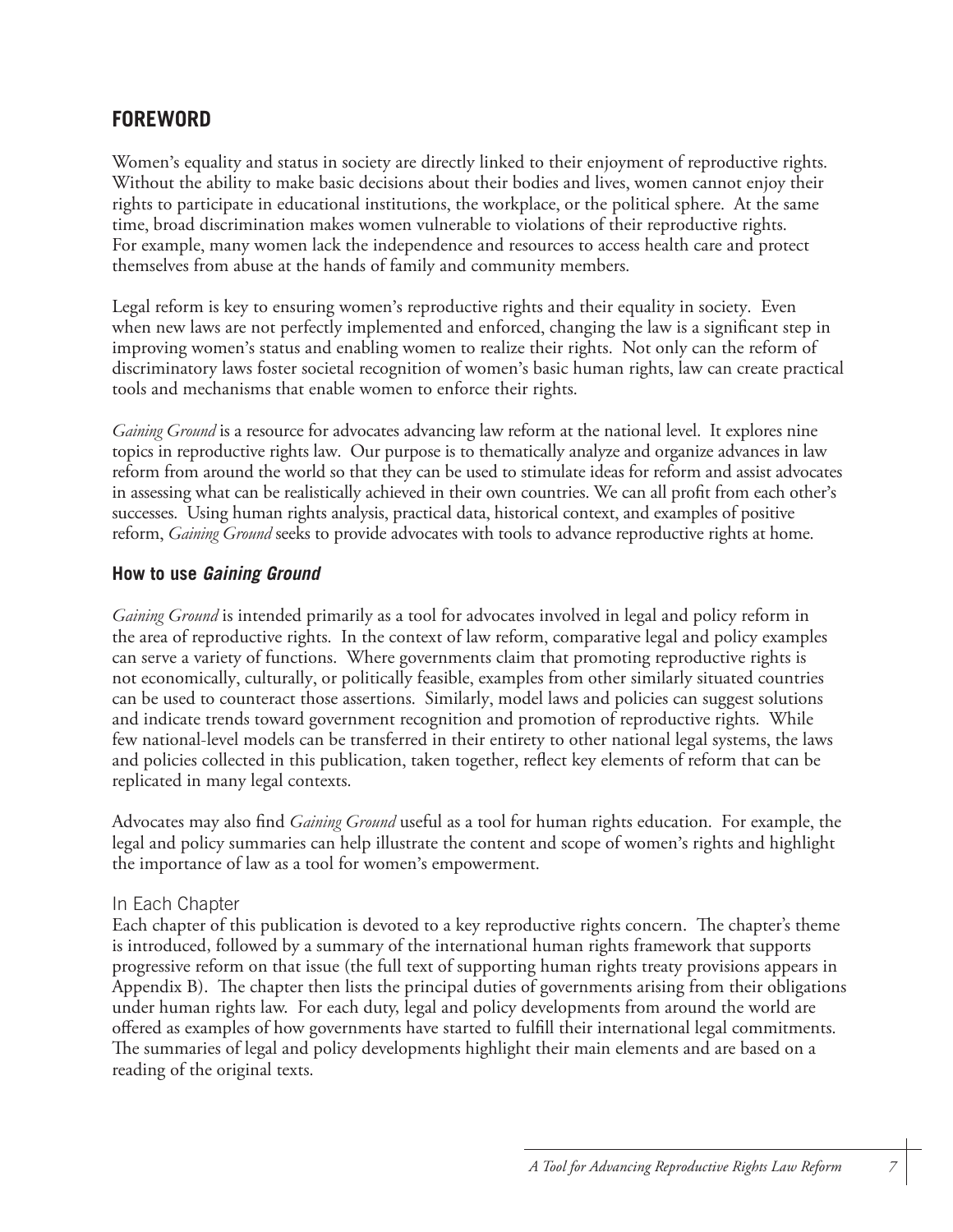#### How Examples Were Selected

The examples included in *Gaining Ground* are not comprehensive but were selected to illustrate the possibilities for positive government action regarding reproductive rights in regions throughout the world. Examples were limited to reforms made after 1994, the year of the International Conference on Population and Development (ICPD) held in Cairo. The ICPD was a watershed moment for the reproductive rights movement, representing the first comprehensive, global affirmation of women's reproductive rights and the corresponding duties of governments. The examples in *Gaining Ground* are intended to reflect the progress that has been made in implementing the principles recognized at the ICPD. While many of the featured laws and policies reflect only partial progress toward realization of reproductive rights, they were included in recognition of the fact that progressive law reform is often achieved incrementally.

Most of the examples in *Gaining Ground* are from low- or middle-income countries. The intention was to provide examples that could be persuasive for law reform advocacy in all countries, including those with limited economic resources. Where reforms in high-income countries are cited as examples, those reforms are initiatives that do not necessarily require major governmental financial outlays. Finally, every effort was made to provide examples from at least four major geographic regions: Africa, Asia, Europe, and Latin America and the Caribbean.

#### Cross-cutting Issues

A number of considerations have relevance for more than one of the themes addressed in *Gaining Ground*. The report was designed to minimize repetition across chapters. However, readers are advised to look for discussions of the following cross-cutting issues in the chapters indicated below.

#### **Informed consent**

Women's right to give informed consent, free of coercion and interference, is first addressed in Chapter III on contraception. In that chapter, the discussion relates to the state's duty to ensure that contraceptive methods are freely chosen following adequate counseling on the contraceptive options available and the risks and benefits associated with each method. It is a concern raised in Chapter VI on HIV/AIDS, which addresses the right to consent to testing. The principle that individuals have the right to decide whether and by what means to limit their fertility is raised again in Chapter IX on population policies. Finally, the issue of consent is also addressed in Chapter X on adolescents, which discusses adolescents' capacity to give their consent to sexual and reproductive health information and services.

#### **Adolescents' rights**

Chapter X of *Gaining Ground* is devoted to the reproductive rights of adolescents. However, because adolescents have most of the same sexual and reproductive health concerns as adult women, adolescents are affected by each topic addressed in *Gaining Ground*. This is particularly true of female genital mutilation (FGM), which is addressed in Chapter V, a practice that is often performed on adolescent girls. Adolescents' concerns also come up in Chapters III and IV, which focus on access to contraception and abortion, respectively. Finally, child marriage (see Chapter VII: Marriage Rights) and trafficking and exploitation (see Chapter VIII: Violence against Women) are practices that victimize large numbers of adolescent girls.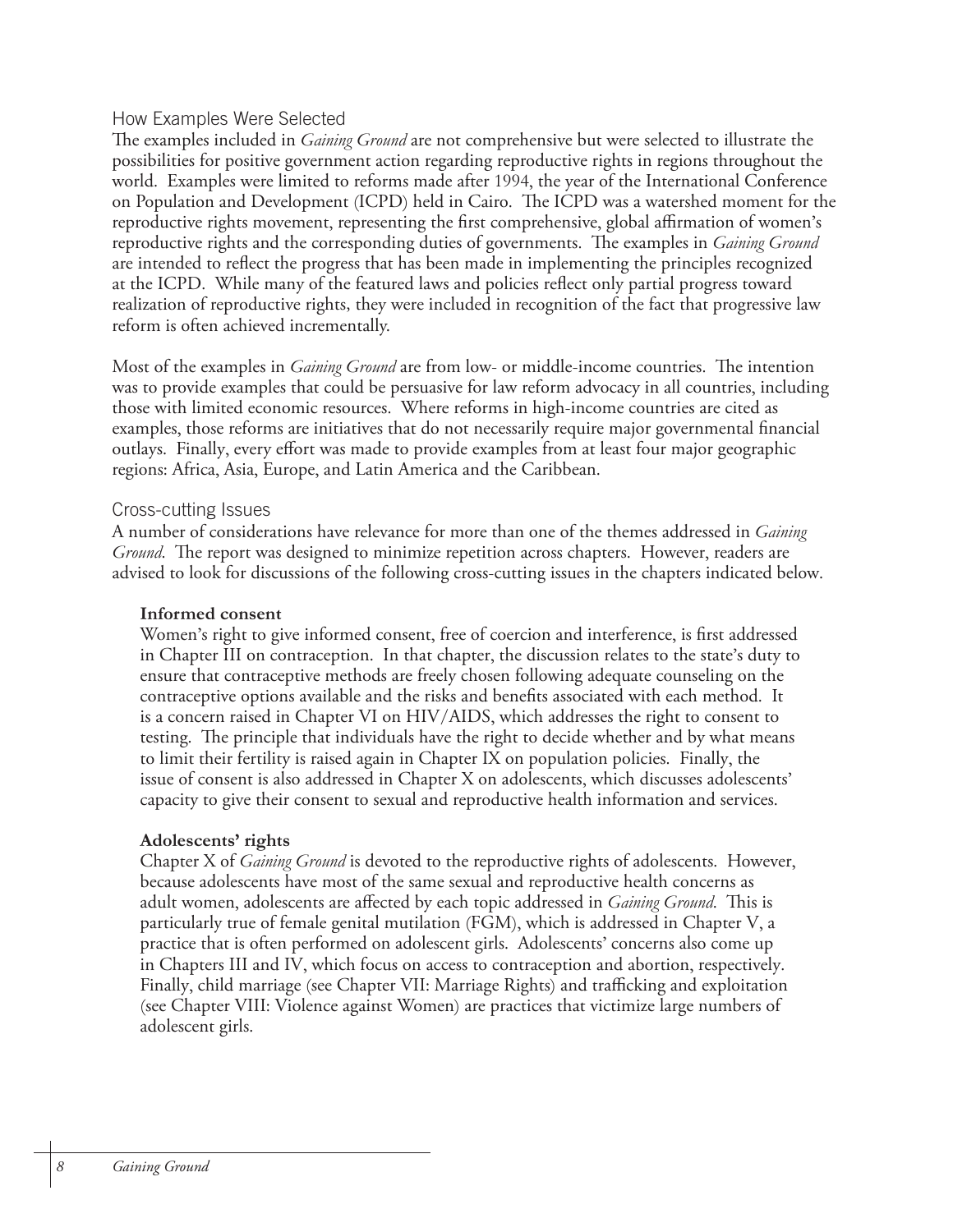#### **Access to care for low-income women**

Another important theme of *Gaining Ground* is the sexual and reproductive health needs of lowincome women. The women with the fewest resources are the ones most affected by government restrictions on health-care services and failures to ensure universal access to care. The rights of low-income women to health services are addressed in Chapter II on safe pregnancy and childbirth, Chapter III on contraception, Chapter IV on abortion, and Chapter VI on HIV/ AIDS. Each chapter highlights government initiatives to make services free of charge in government health facilities.

#### A Note on Sexual Rights

The phrase "reproductive rights" is used throughout this report to refer to a number of rights relating to reproductive health care and decision-making. There is considerable overlap between these rights and those guarantees and freedoms often referred to as "sexual rights." It is important to note that a number of issues addressed in this report—including access to contraception, freedom from female genital mutilation and sexual violence, prevention of HIV/AIDS, and rights within marriage implicate women's sexual rights, as well as their reproductive rights.

#### **Updates and Additional Information**

The Center for Reproductive Rights monitors legal and policy developments from around the world. Periodic updates—as well as the complete text of laws and policies—will be available on the Center's website, **www.reproductiverights.org**. The Center welcomes information about newly adopted laws and policies affecting reproductive rights. This information can be sent to **info@reprorights.org**.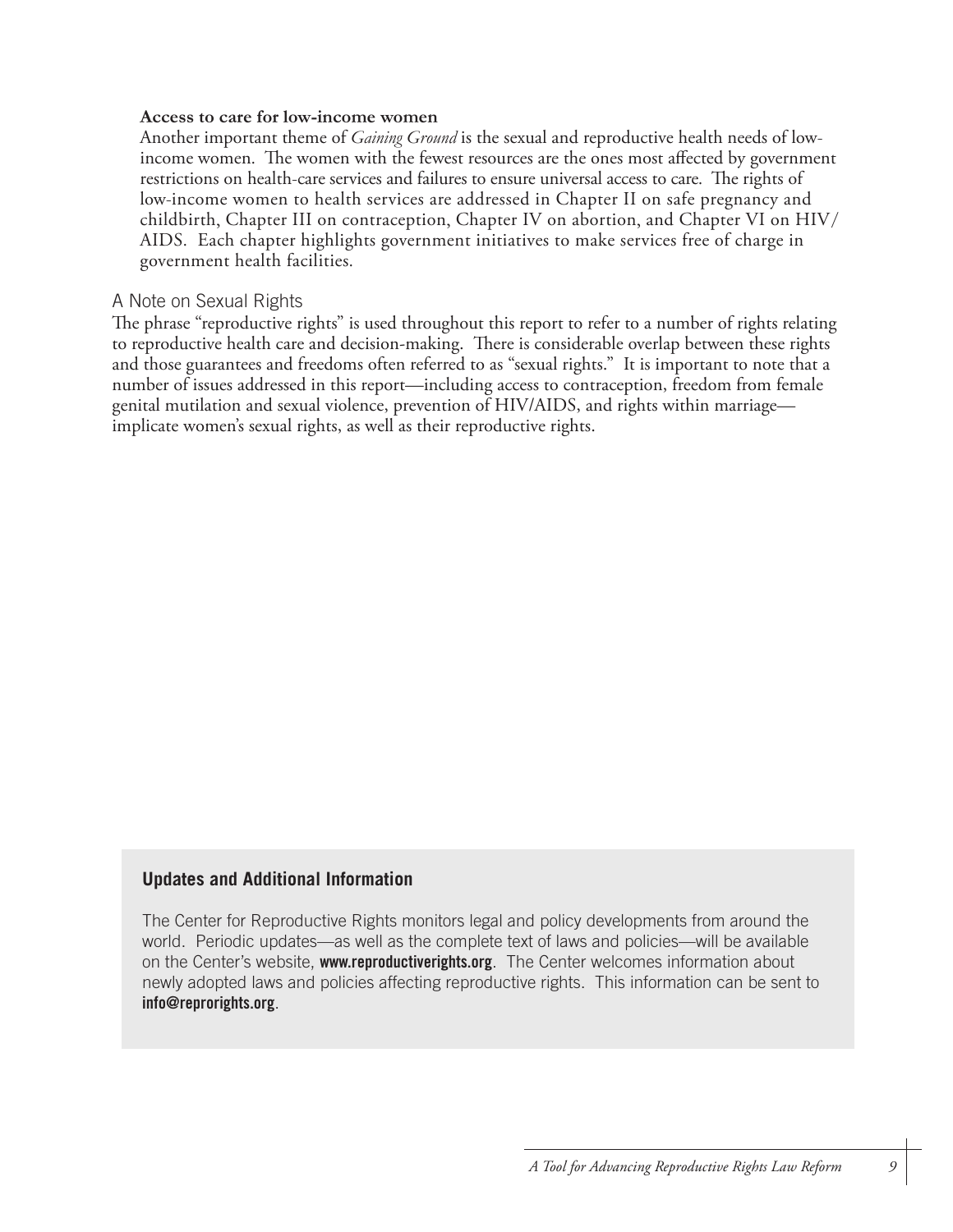## **TABLE OF ABBREVIATIONS AND GLOSSARY**

| <b>Abbreviation</b>                            | <b>Complete Term and Definition</b>                                                                                                                                                                                                                                                                                                                                                                                                                                                                           |
|------------------------------------------------|---------------------------------------------------------------------------------------------------------------------------------------------------------------------------------------------------------------------------------------------------------------------------------------------------------------------------------------------------------------------------------------------------------------------------------------------------------------------------------------------------------------|
| African Child's<br><b>Rights Charter</b>       | African Charter on the Rights and Welfare of the Child: Regional<br>human rights treaty protecting the rights of children in Africa.                                                                                                                                                                                                                                                                                                                                                                          |
| <b>African Court of</b><br><b>Human Rights</b> | African Court on Human and Peoples' Rights: A newly<br>formed court constituted under the Protocol to the African Charter<br>on Human and Peoples' Rights on the Establishment of the African<br>Court on Human and Peoples' Rights (1998), which entered into<br>force in January 2004 and is intended to complement the African<br>Commission on Human and Peoples' Rights. The court has a<br>mandate to receive individual complaints, as well as to issue advisory<br>opinions in certain circumstances. |
| <b>American Convention</b>                     | American Convention on Human Rights: Regional human rights<br>treaty in force in the Americas.                                                                                                                                                                                                                                                                                                                                                                                                                |
| <b>Banjul Charter</b>                          | African Charter on Human and Peoples' Rights: Regional human<br>rights treaty in force in Africa.                                                                                                                                                                                                                                                                                                                                                                                                             |
| <b>Beijing Conference</b>                      | 1995 United Nations Fourth World Conference on Women: Global<br>conference on women's human rights.                                                                                                                                                                                                                                                                                                                                                                                                           |
| <b>Beijing Platform for</b><br>Action          | Beijing Declaration and Platform for Action, United Nations Fourth<br>World Conference on Women: Consensus document adopted by<br>nations participating in the Beijing Conference.                                                                                                                                                                                                                                                                                                                            |
| <b>CEDAW</b>                                   | Convention on the Elimination of All Forms of Discrimination<br>against Women: International treaty codifying states' duties to<br>eliminate discrimination against women.                                                                                                                                                                                                                                                                                                                                    |
| <b>CEDAW Committee</b>                         | Committee on the Elimination of Discrimination against Women:<br>UN body charged with monitoring states' implementation of<br>CEDAW.                                                                                                                                                                                                                                                                                                                                                                          |
| Children's Rights<br>Convention                | Convention on the Rights of the Child: International<br>treaty upholding the human rights of children.                                                                                                                                                                                                                                                                                                                                                                                                        |
| <b>Civil and Political Rights</b><br>Covenant  | International Covenant on Civil and Political Rights:<br>International treaty protecting individuals' civil and political human<br>rights.                                                                                                                                                                                                                                                                                                                                                                    |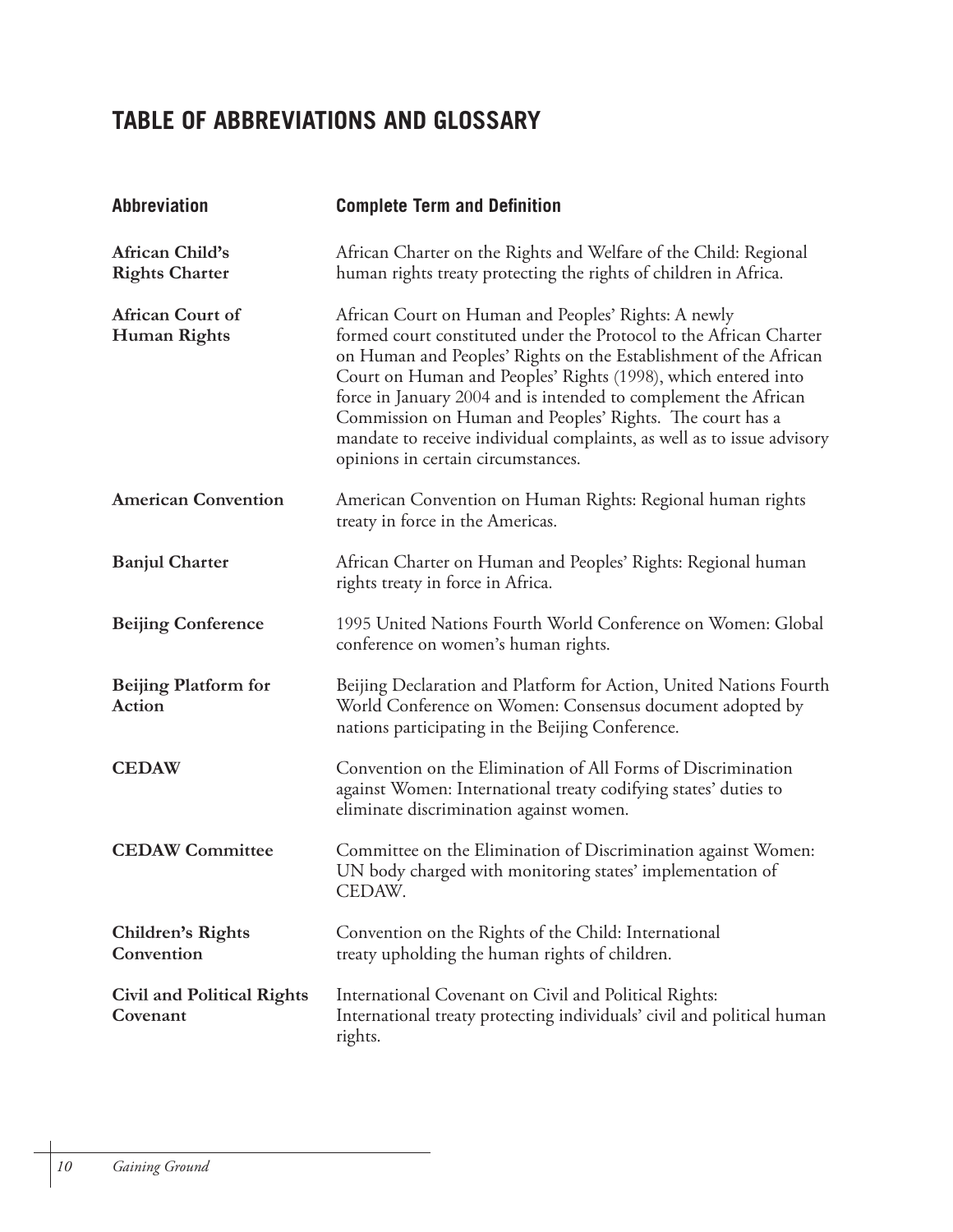| <b>Concluding observations</b>                           | Comments and recommendations issued to the reporting state party<br>by the respective treaty monitoring body.                                                                                                                                                                                                                                      |
|----------------------------------------------------------|----------------------------------------------------------------------------------------------------------------------------------------------------------------------------------------------------------------------------------------------------------------------------------------------------------------------------------------------------|
| <b>Council of Europe</b>                                 | European general political organization of 46 European states, which<br>has a strong human rights component. Not to be confused with<br>the European Union (EU), the primarily economic regional body<br>of Europe, which has 25 member states. All members of the EU are<br>members of the Council of Europe.                                     |
| Economic, Social and<br><b>Cultural Rights Covenant</b>  | International Covenant on Economic, Social and Cultural<br>Rights: International treaty protecting individuals' economic, social,<br>and cultural human rights.                                                                                                                                                                                    |
| Economic, Social and<br><b>Cultural Rights Committee</b> | Treaty body that monitors states' compliance with the<br>Economic, Social and Cultural Rights Covenant.                                                                                                                                                                                                                                            |
| EC                                                       | Emergency contraception: Includes emergency contraceptive pills,<br>which may be taken up to 120 hours after unprotected intercourse<br>(although EC pills should be taken as soon as possible to maximize<br>effectiveness), and the copper-T intrauterine device (IUD), which may<br>be inserted up to seven days after unprotected intercourse. |
| <b>ECHR</b>                                              | European Court of Human Rights: Court with jurisdiction over<br>Council of Europe states to enforce the European Convention on<br>Human Rights.                                                                                                                                                                                                    |
| <b>European Convention</b>                               | European Convention for the Protection of Human Rights and<br>Fundamental Freedoms: Regional treaty on human rights within the<br>Council of Europe.                                                                                                                                                                                               |
| <b>FGM</b>                                               | Female genital mutilation: Collective name given to several practices<br>that involve the cutting of female genitals.                                                                                                                                                                                                                              |
| <b>HRC</b>                                               | Human Rights Committee: Treaty body that monitors state<br>compliance with the Civil and Political Rights Covenant.                                                                                                                                                                                                                                |
| <b>ICPD</b>                                              | The United Nations International Conference on Population and<br>Development (ICPD) was held in 1994, in Cairo, Egypt. At this<br>conference, world leaders, high-ranking officials, representatives of<br>nongovernmental organizations and UN agencies gathered to agree<br>on a Programme of Action.                                            |
| <b>ICPD</b> Programme<br>of Action                       | Programme of Action of the United Nations International<br>Conference on Population and Development (ICPD): Consensus<br>document adopted by nations participating in the conference.                                                                                                                                                              |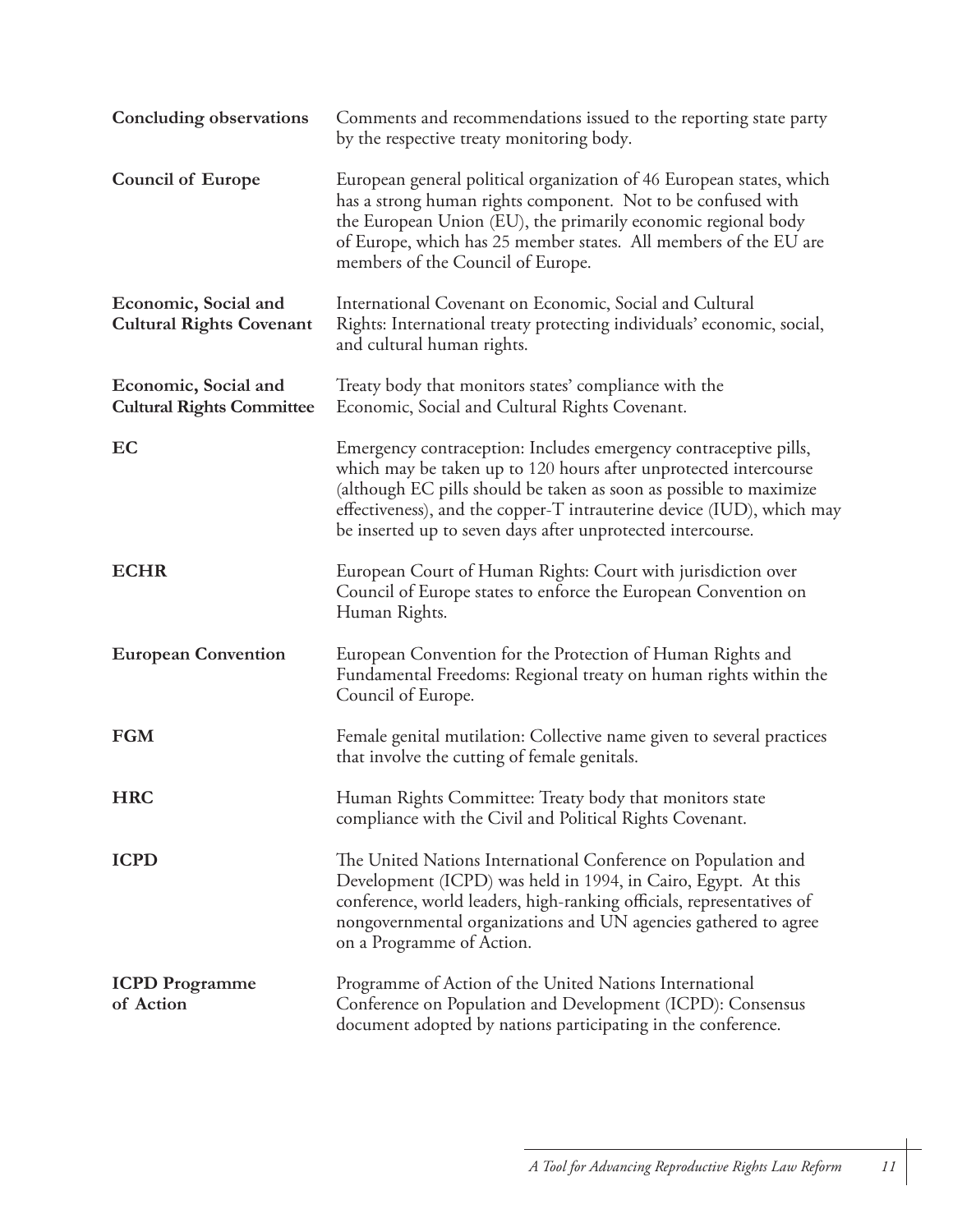| <b>ILO</b>                                                            | International Labour Organization: UN agency devoted to promoting<br>social justice and internationally recognized human and labor rights.                                                                                                                                                                                                                                                                                                                                                                                             |
|-----------------------------------------------------------------------|----------------------------------------------------------------------------------------------------------------------------------------------------------------------------------------------------------------------------------------------------------------------------------------------------------------------------------------------------------------------------------------------------------------------------------------------------------------------------------------------------------------------------------------|
| Inter-American<br><b>Commission on Human</b><br><b>Rights (IACHR)</b> | The IACHR is an autonomous organ of the Organization of American<br>States (OAS). Its mandate is found in the Charter of the OAS and<br>the American Convention on Human Rights and relates to promoting<br>the observance and defense of human rights. In particular, its seven<br>independent members accept individual complaints pursuant to the<br>American Convention on Human Rights; attempt to reach a friendly<br>settlement; and, failing that, may decide to bring a case to the Inter-<br>American Court of Human Rights. |
| <b>Inter-American Court</b><br>of Human Rights                        | The court also operates under the auspices of the OAS and derives its<br>mandate from the American Convention on Human Rights. It began<br>operating in 1979, following entry into force of the convention and<br>has seven independent judges. Among other duties, the court hears<br>complaints against states prosecuted by the IACHR, the commission<br>that acts on behalf of complainants who have brought up violations<br>of the convention.                                                                                   |
| <b>International law</b>                                              | Body of legal rules and norms that are decided and enforced by<br>nation states at the international level. Based on treaties, customary<br>law, and general principles of law.                                                                                                                                                                                                                                                                                                                                                        |
| <b>NGO</b>                                                            | Nongovernmental organization.                                                                                                                                                                                                                                                                                                                                                                                                                                                                                                          |
| Practices that are harmful<br>to women                                | Cultural practices harmful to women's health and rights,<br>including child marriage and FGM.                                                                                                                                                                                                                                                                                                                                                                                                                                          |
| Protocol on the Rights<br>of Women in Africa                          | Protocol to the African Charter on Human and Peoples' Rights on<br>the Rights of Women in Africa: Treaty that guarantees a wide range of<br>women's civil and political rights, as well as general economic, social,<br>and cultural rights. The protocol explicitly guarantees the right to<br>health and the reproductive rights of women.                                                                                                                                                                                           |
| <b>TMBs</b>                                                           | Treaty monitoring bodies: UN committees that monitor<br>governmental compliance with the major UN human rights treaties.<br>The TMBs influence governments by issuing specific observations<br>about states' progress and compliance with human rights obligations<br>and, in some cases, consider individual complaints against<br>governments.                                                                                                                                                                                       |
| UN agencies                                                           | Organizations within the UN system, including the UNDP, UNFPA,<br>UNICEF, and UNHCR, that pursue global development goals<br>within their individual mandates.                                                                                                                                                                                                                                                                                                                                                                         |